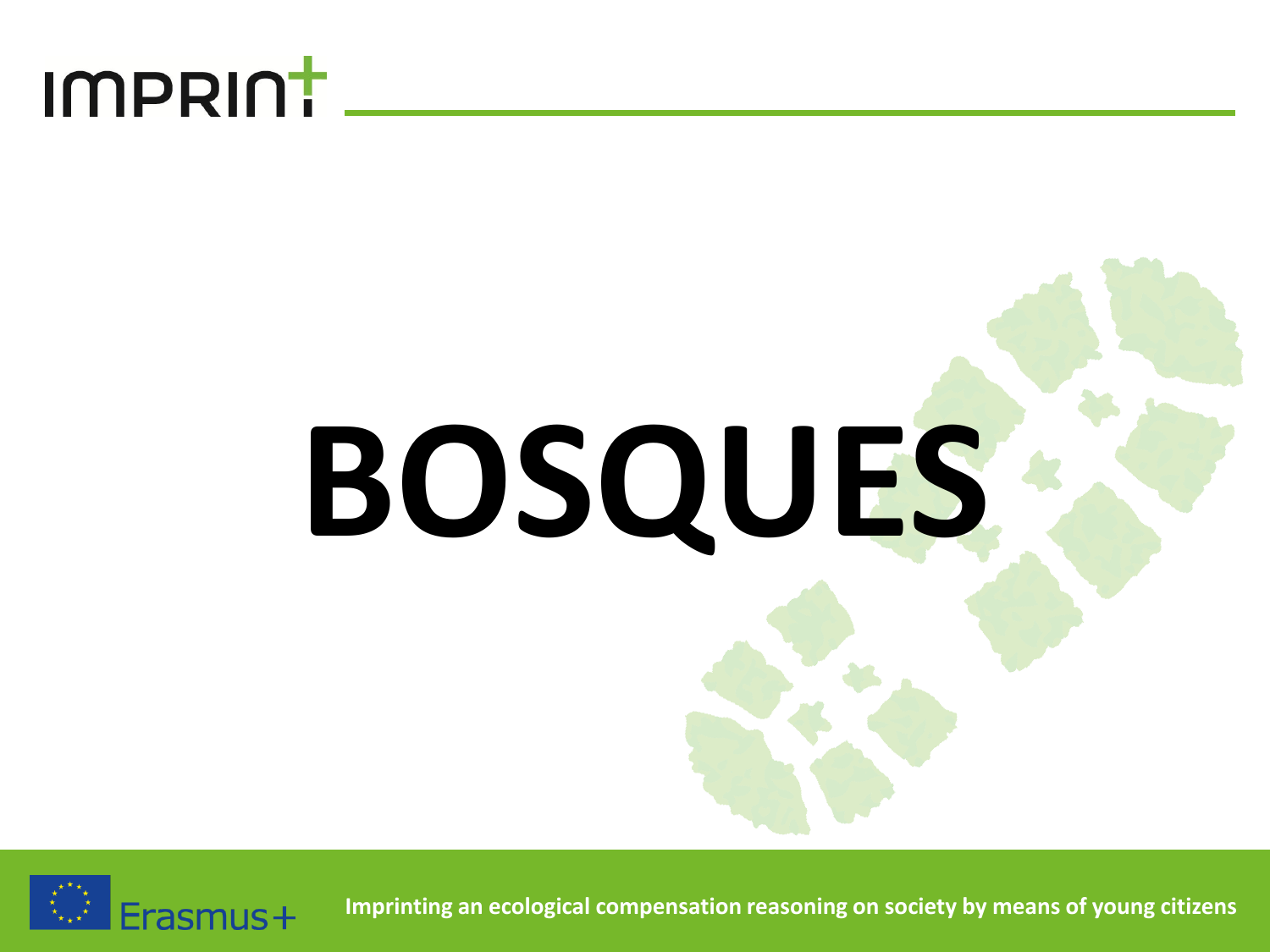### IMPRINT\_



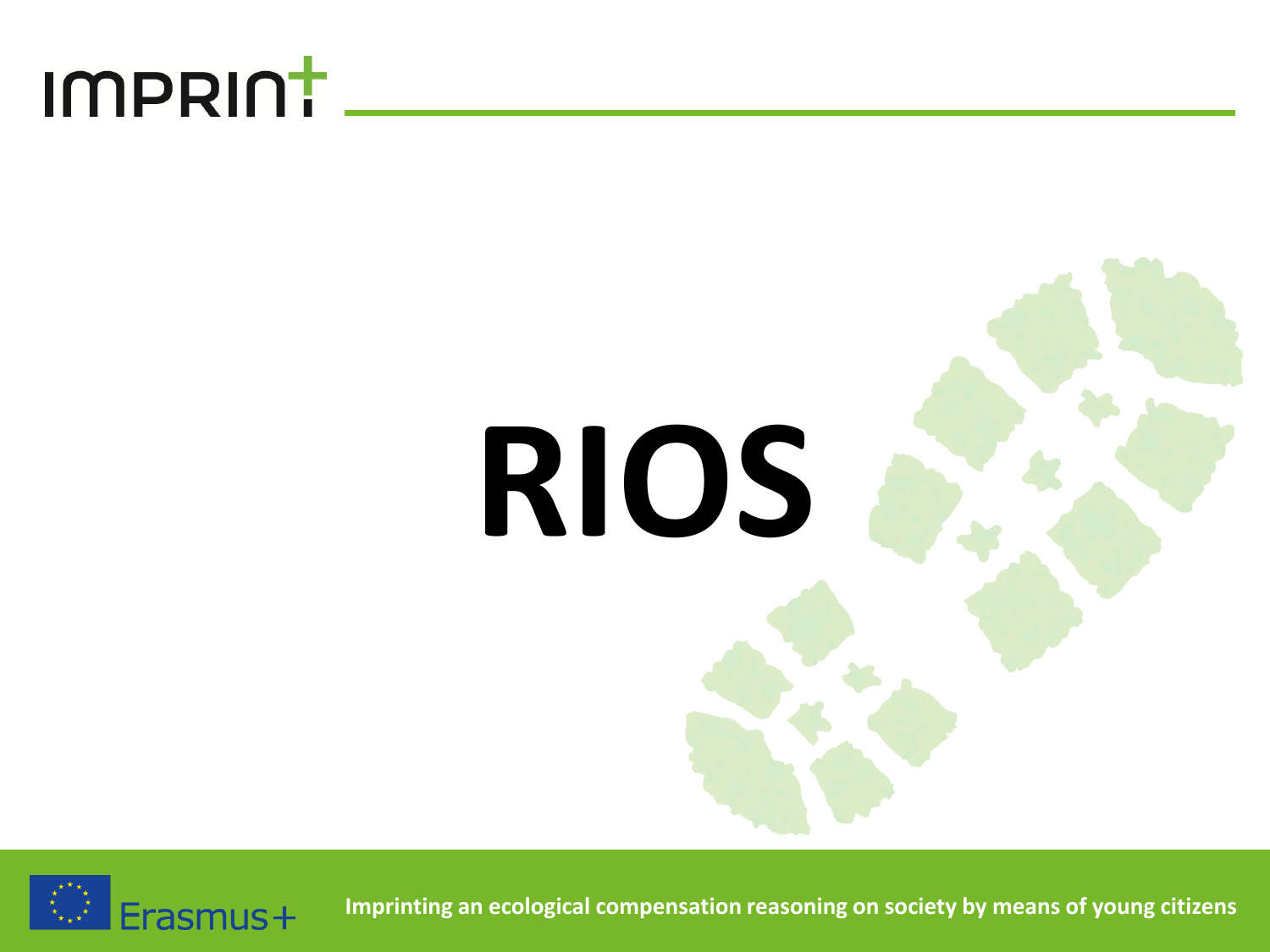### IMPRINT.

## **OCÉANOS**

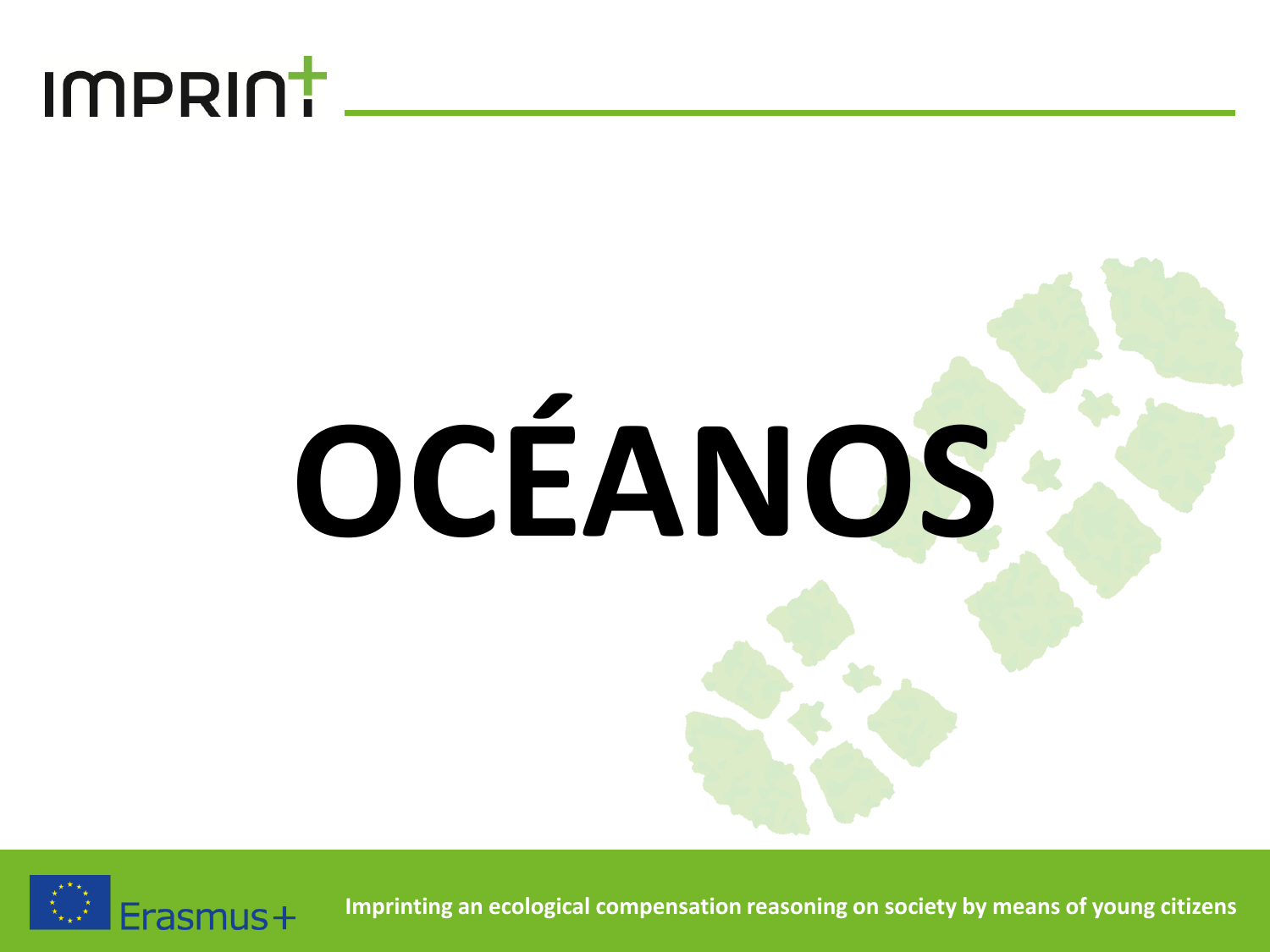

## **BIODIVERSIDAD**

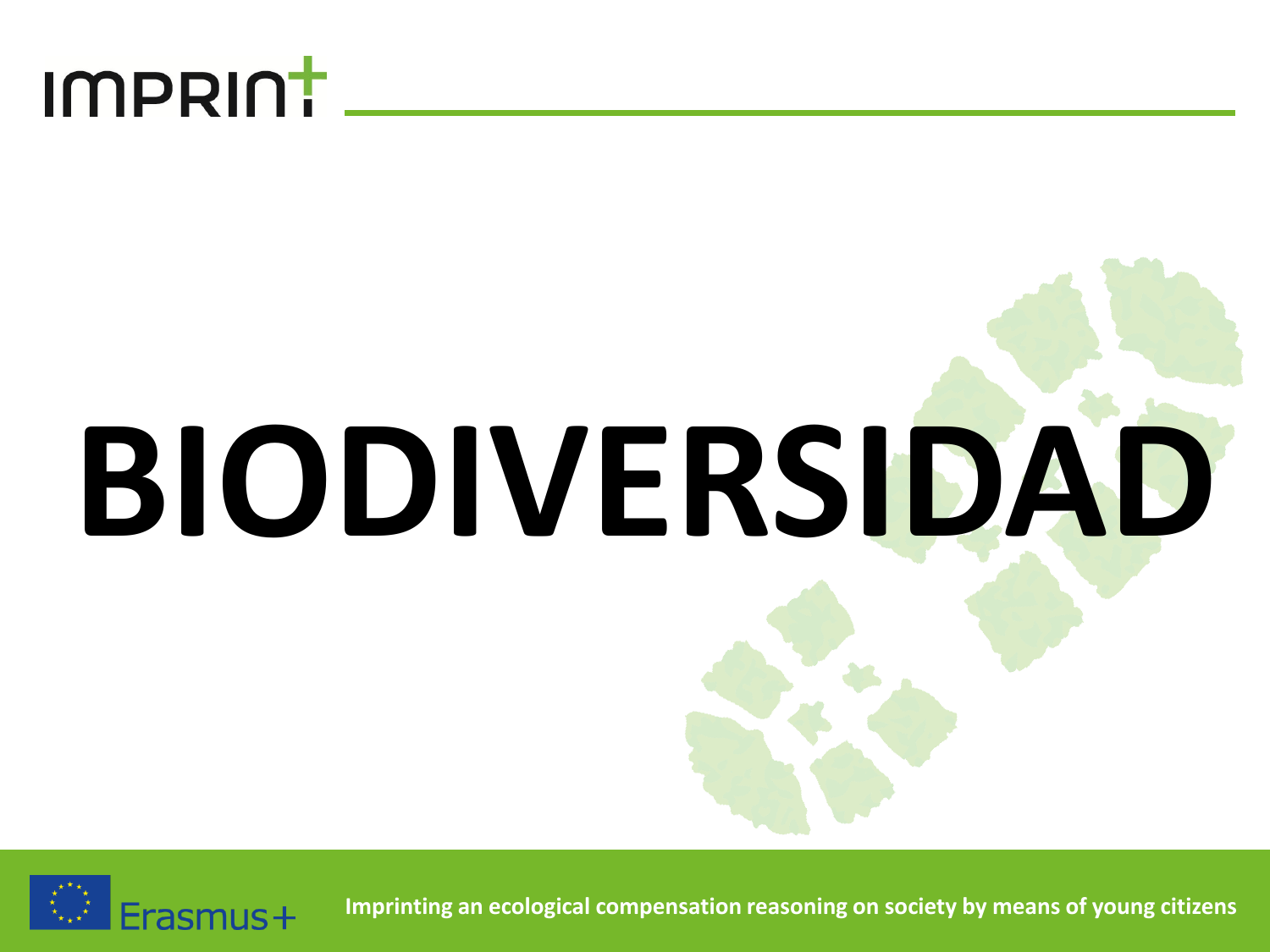

## **SISTEMA CLIMÁTICO**

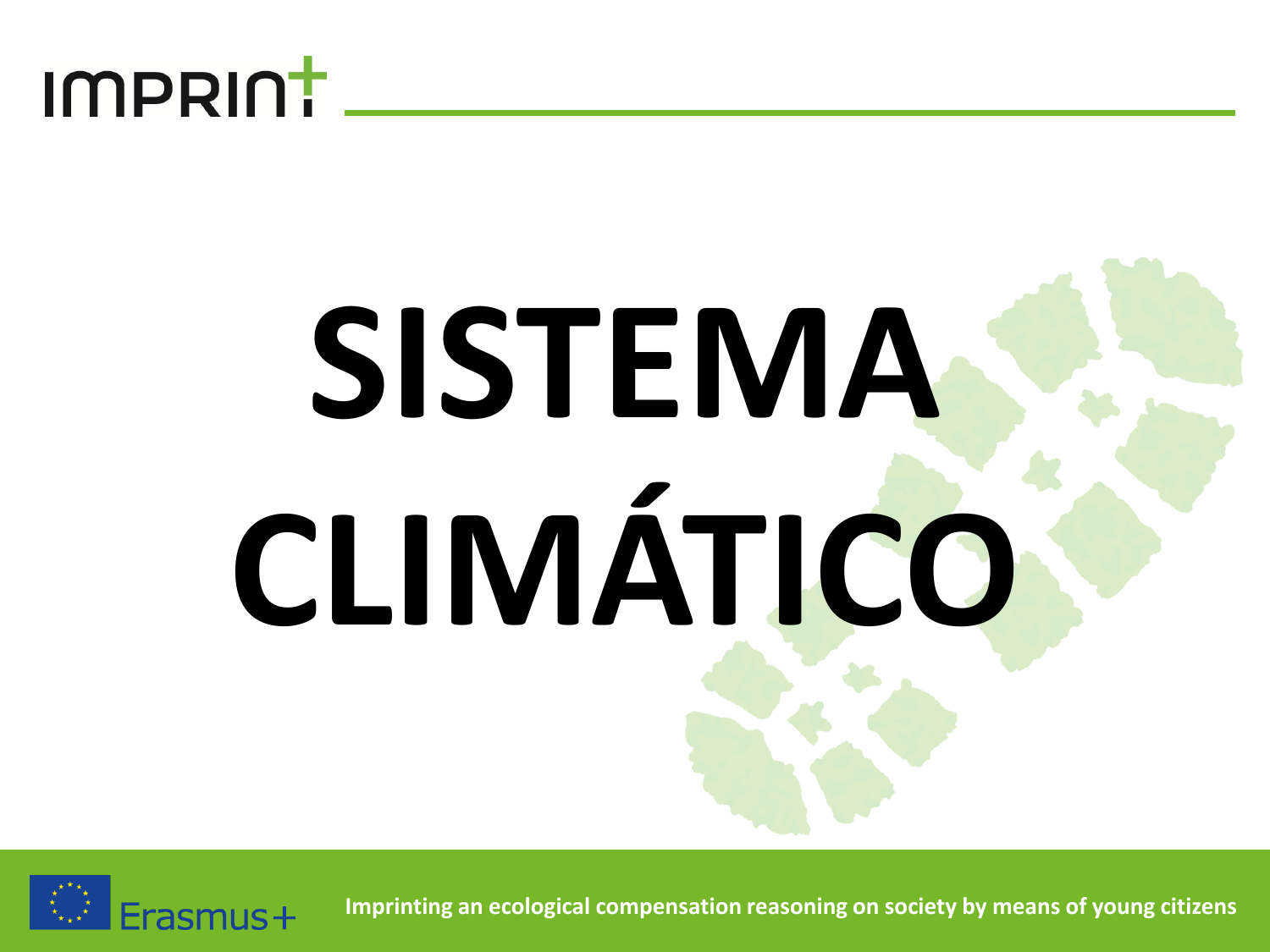

## **COMBUSTIBLES FÓSILES**

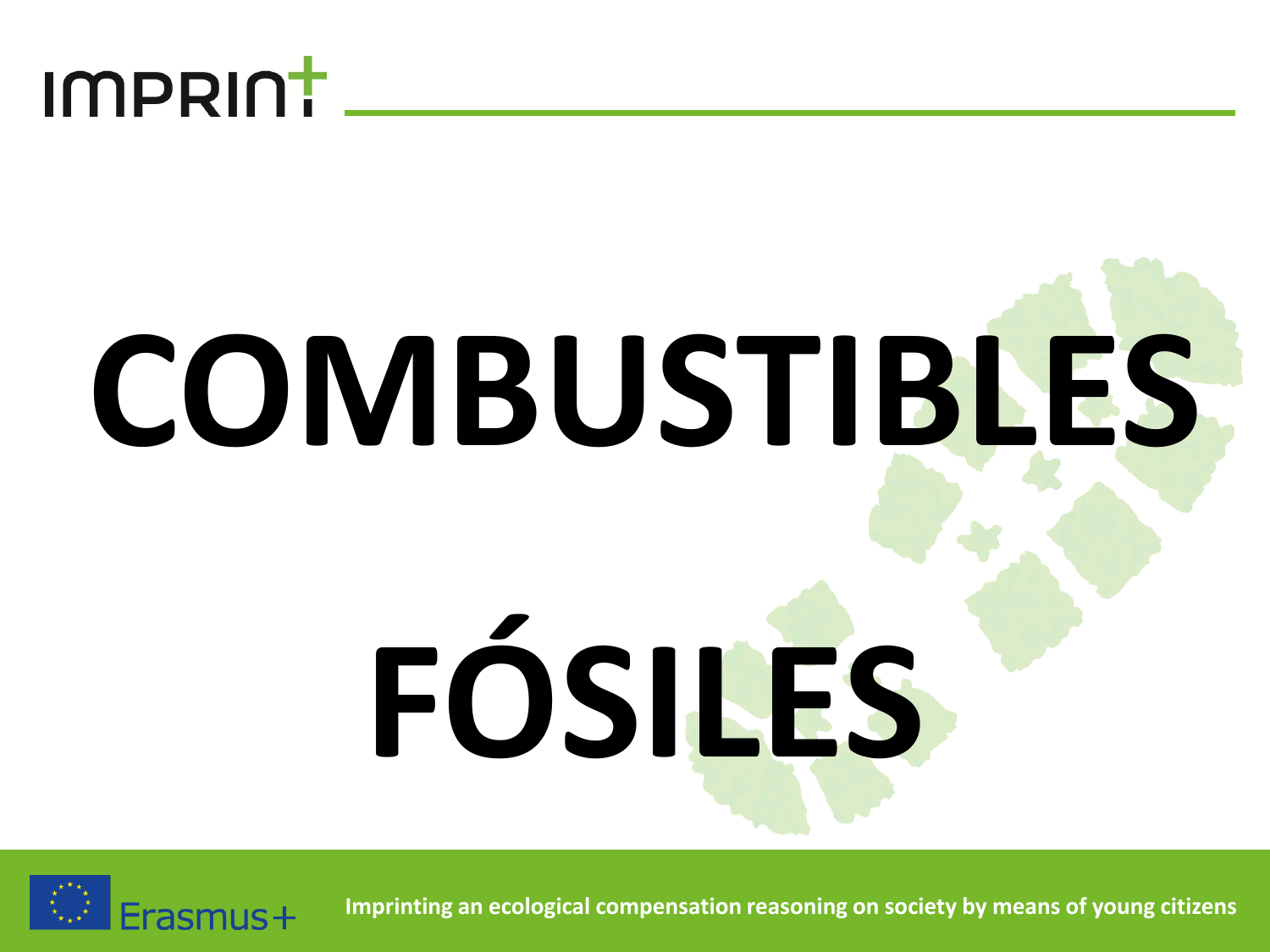

# **PRODUCCIÓN DE ALIMENTOS**

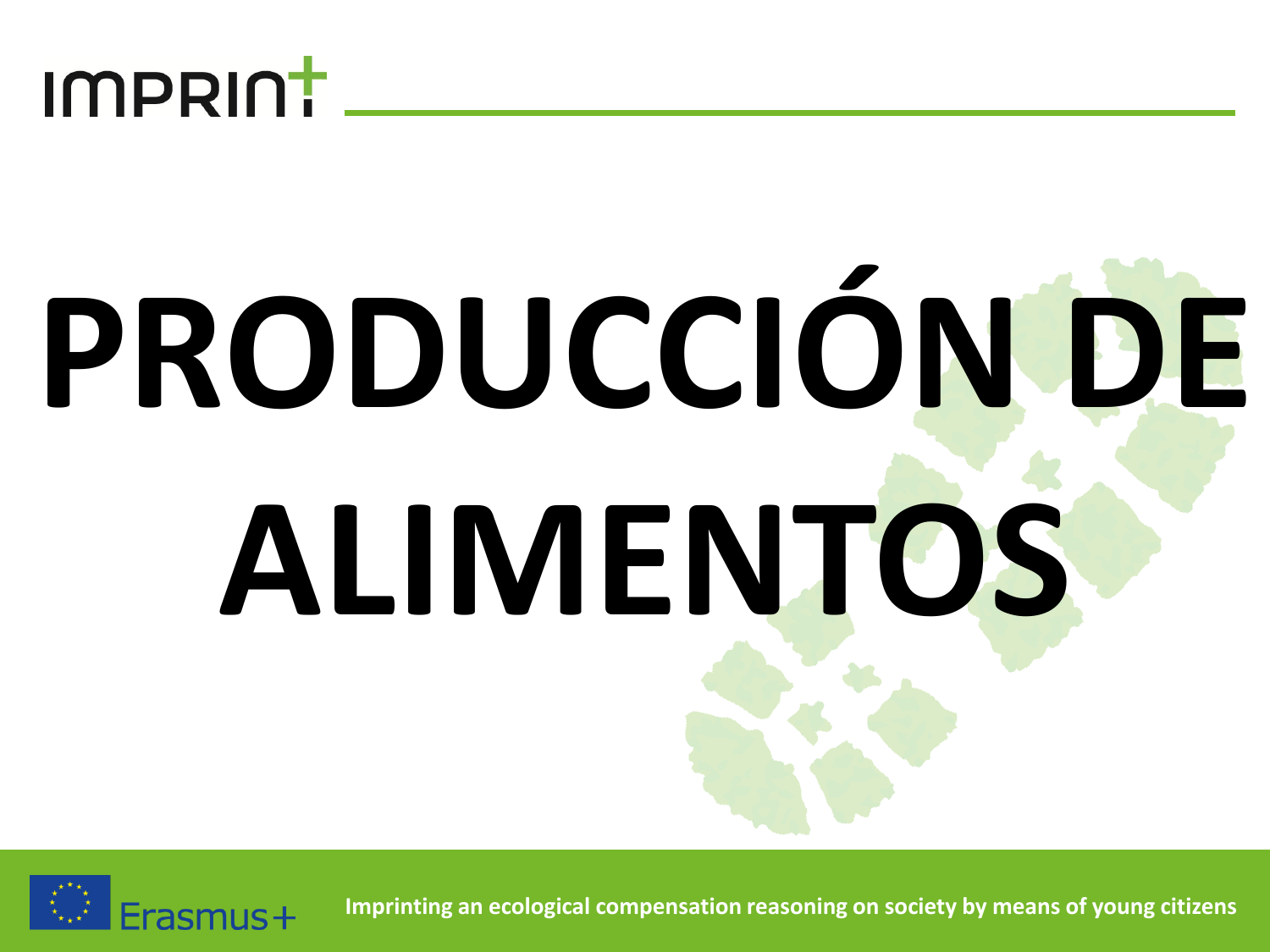

## **ENERGÍA RENOVABLE**

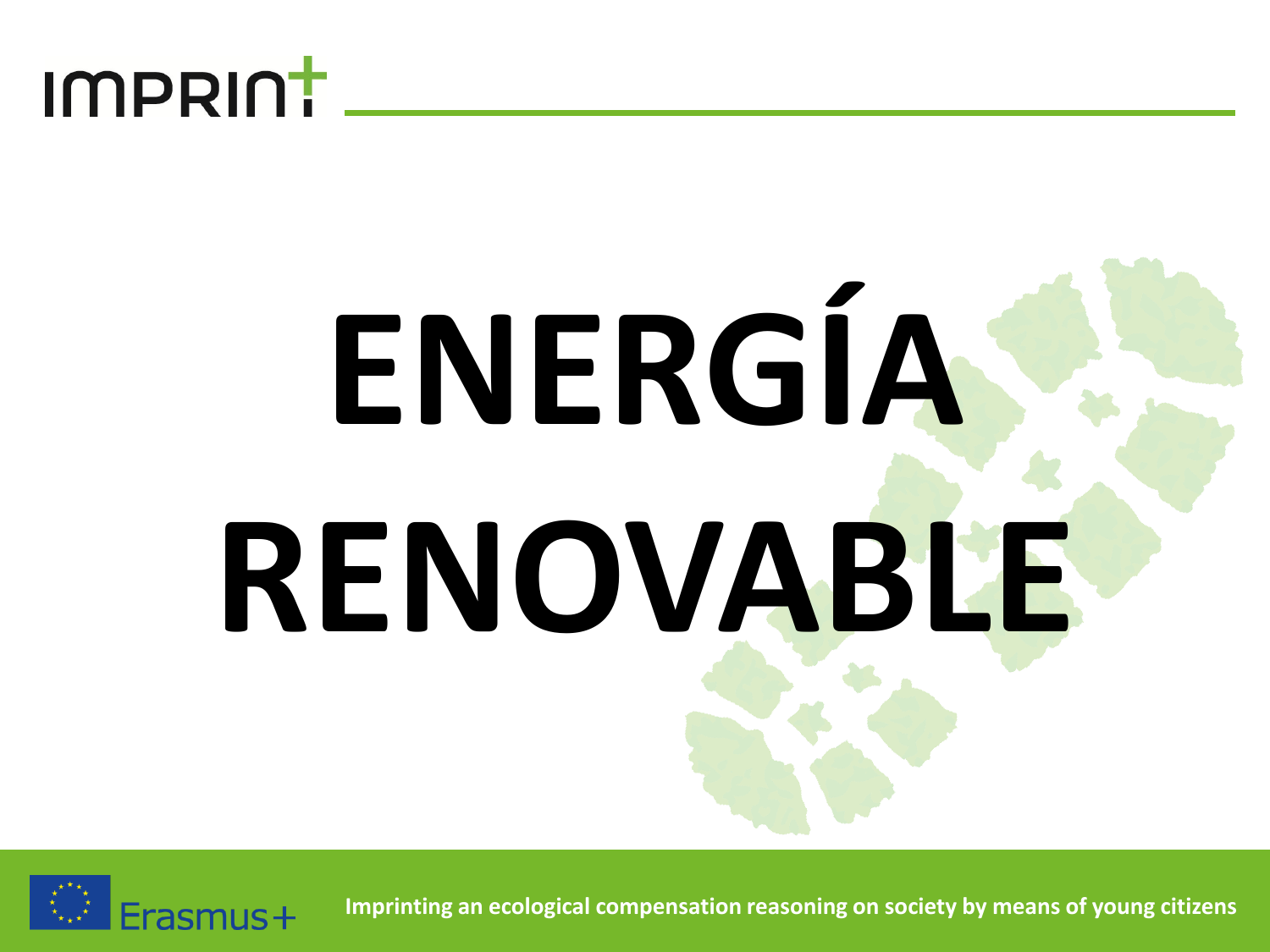

# **TRANSPORTES**

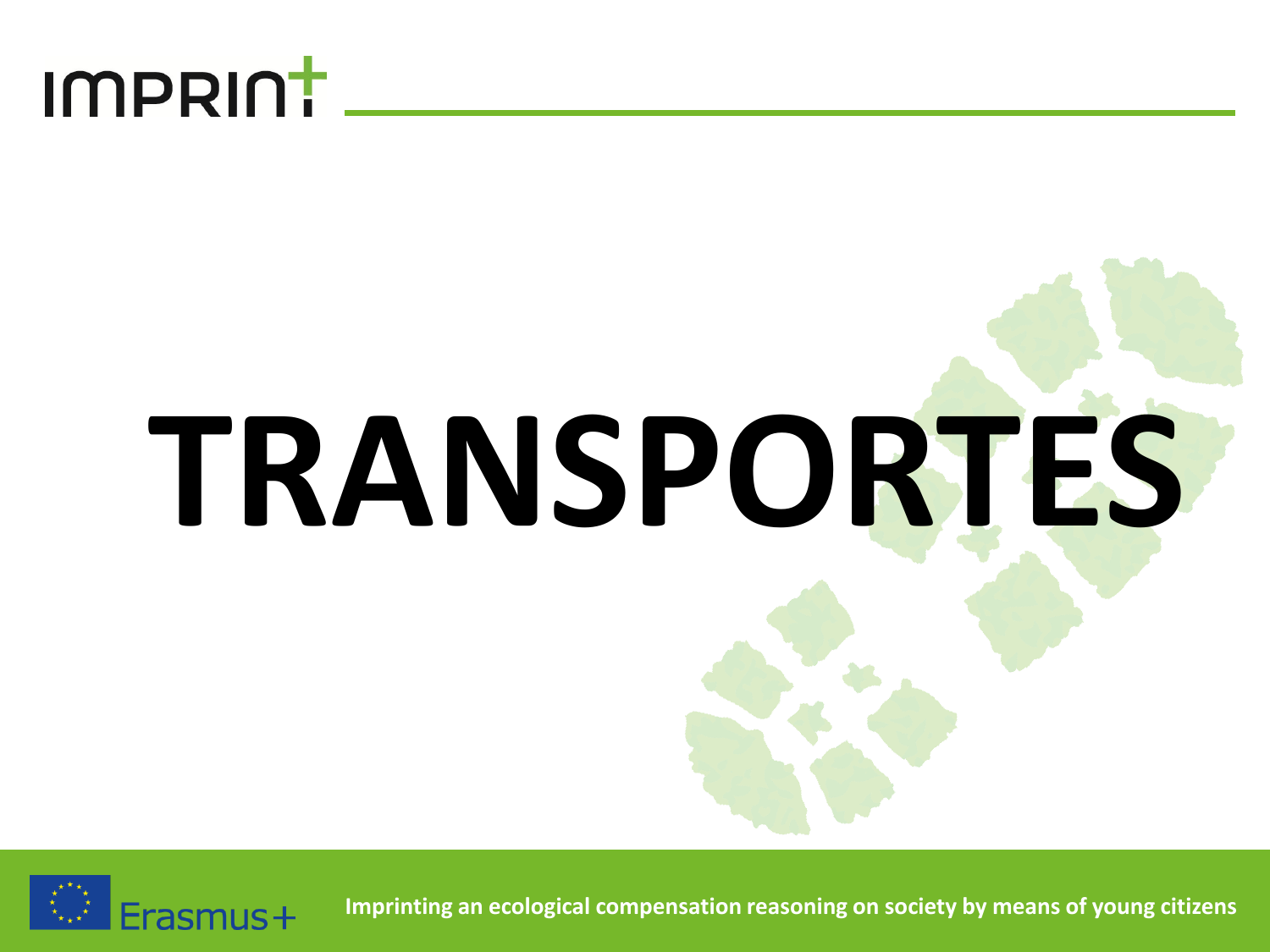### imprint.

# **RESIDUOS**

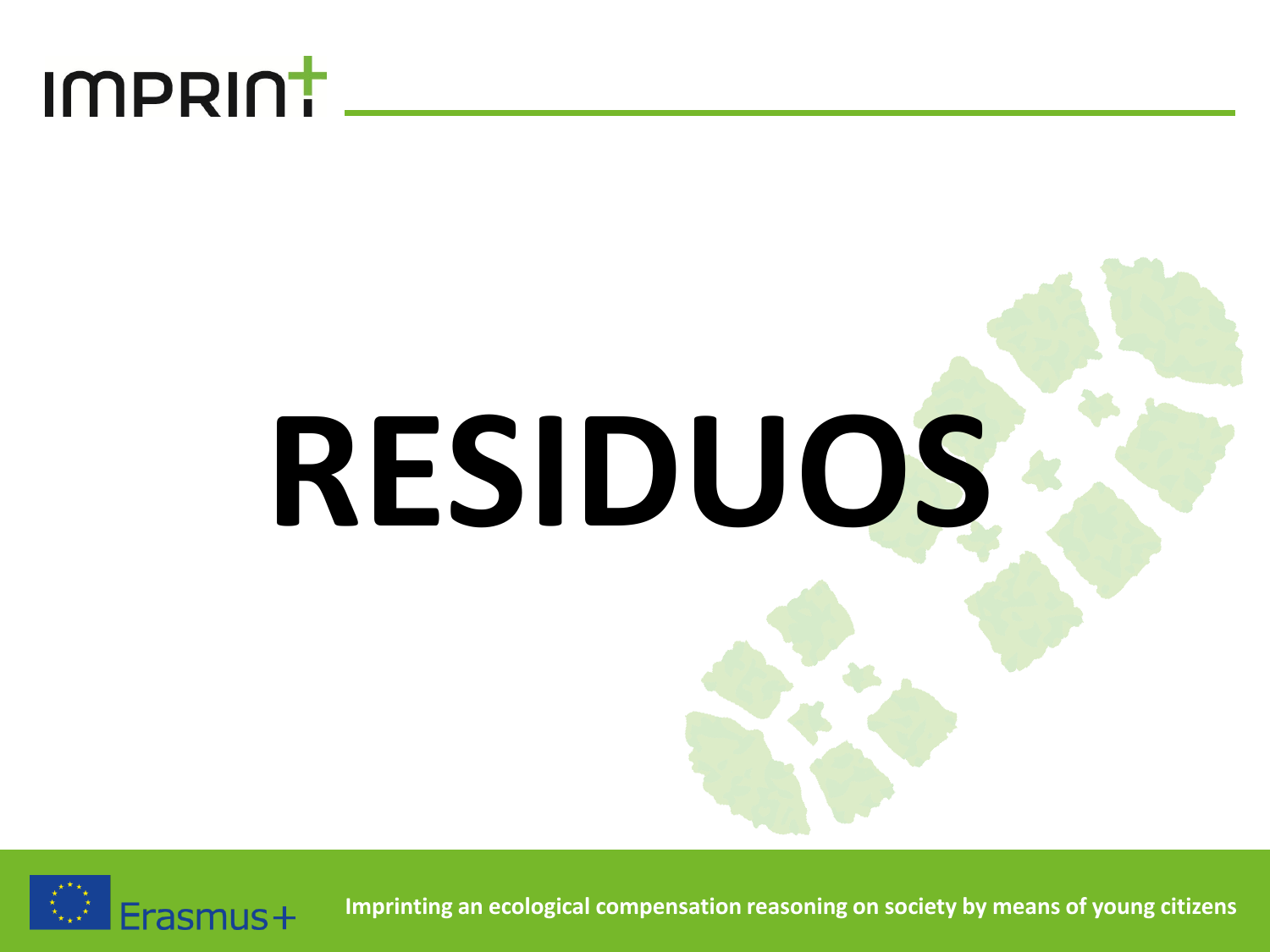### **IMPRINT**

## **COMERCIO GLOBAL**

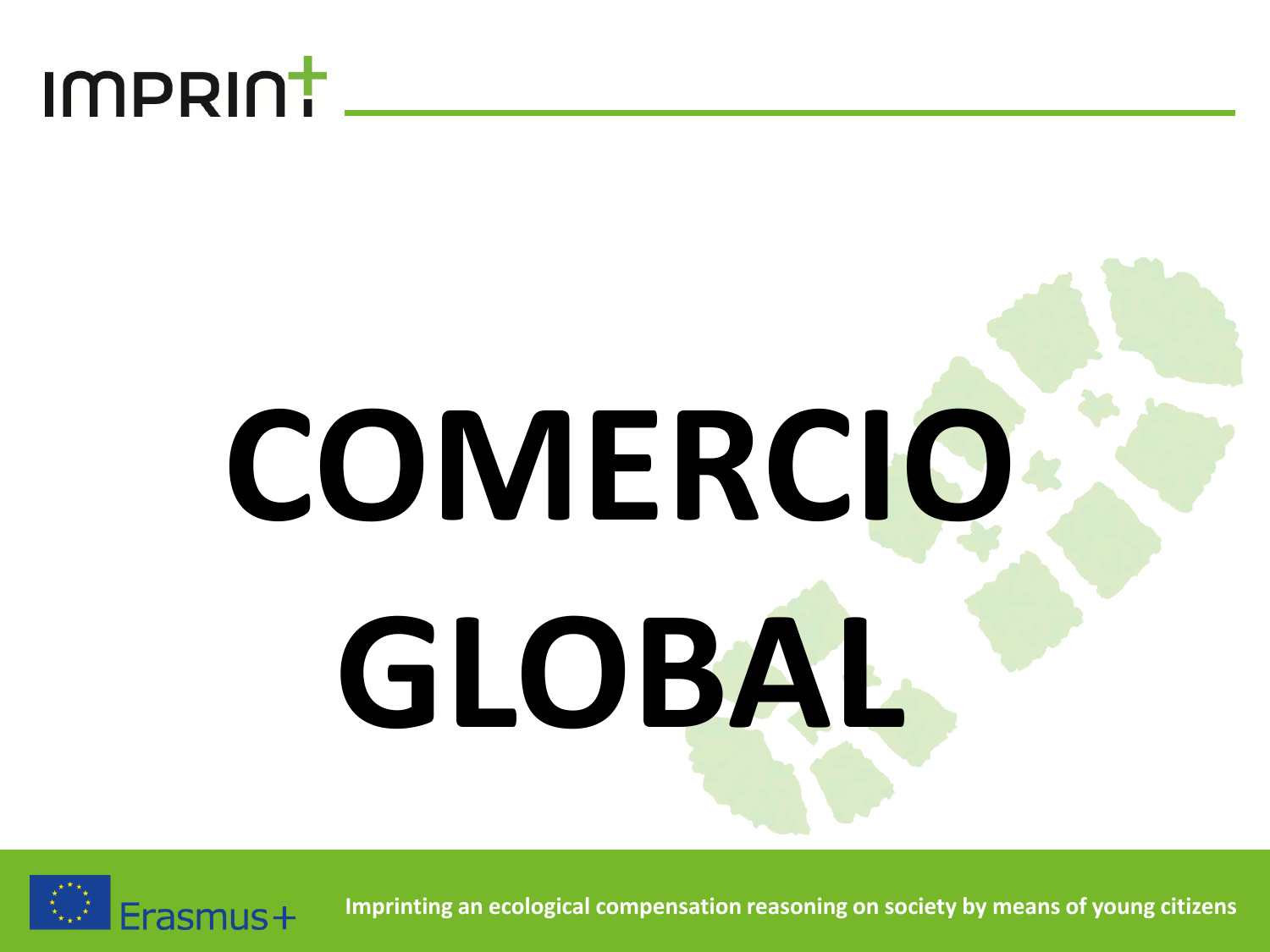

# **TIERRA/SUELO**

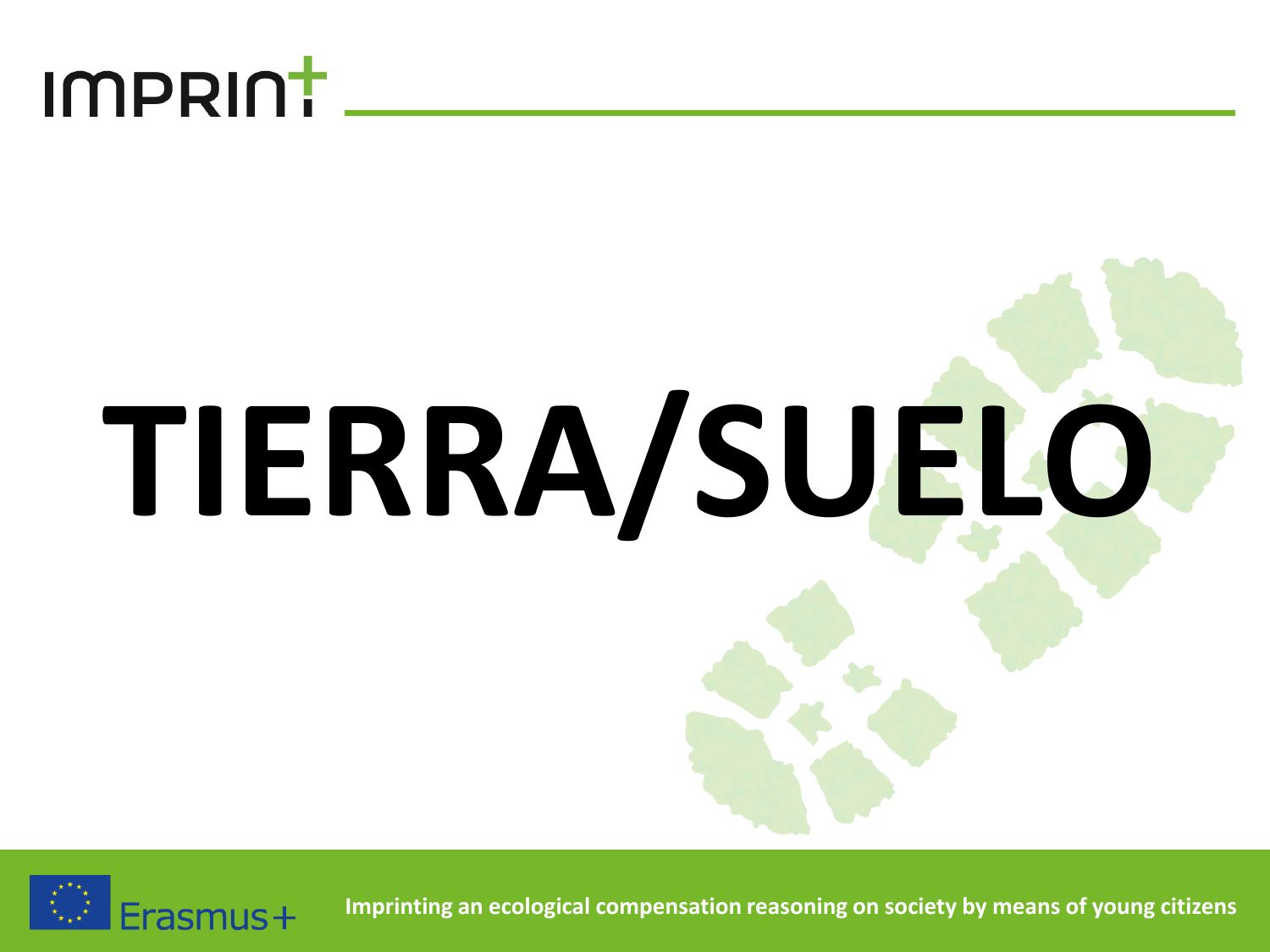

## **CONSUMO (BIENES & SERVICIOS)**